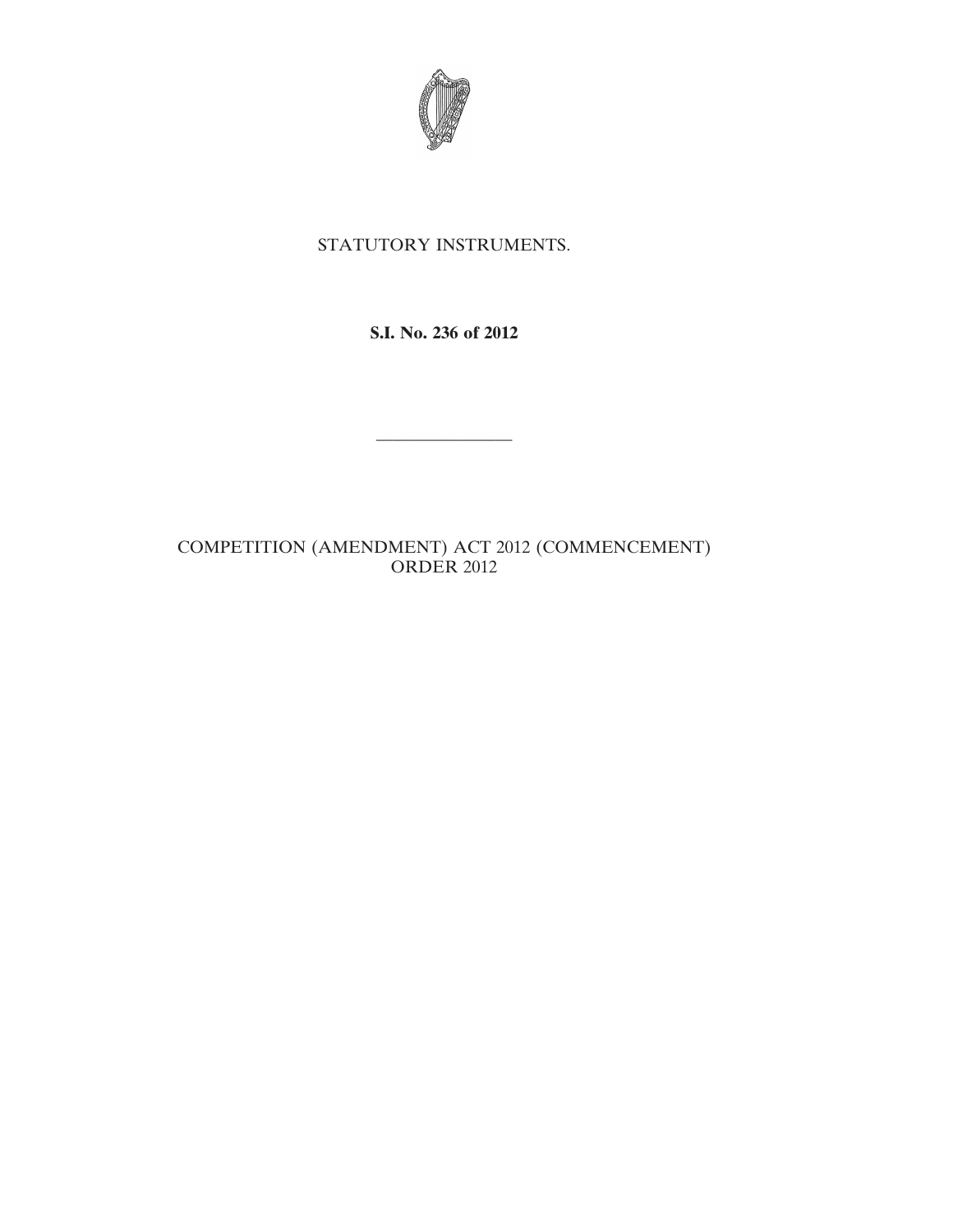## COMPETITION (AMENDMENT) ACT 2012 (COMMENCEMENT) ORDER 2012

I, RICHARD BRUTON, Minister for Jobs, Enterprise and Innovation, in exercise of the powers conferred on me by subsection (2) of section 10 of the Competition (Amendment) Act 2012 (No. 18 of 2012), hereby order as follows:

1. This Order may be cited as the Competition (Amendment) Act 2012 (Commencement) Order 2012.

2. The 3rd day of July 2012 is appointed as the day on which the Competition (Amendment) Act 2012 (No. 18 of 2012) shall come into operation.



RICHARD BRUTON, Minister for Jobs, Enterprise and Innovation.

*Notice of the making of this Statutory Instrument was published in "Iris Oifigiúil" of* 6*th July*, 2012.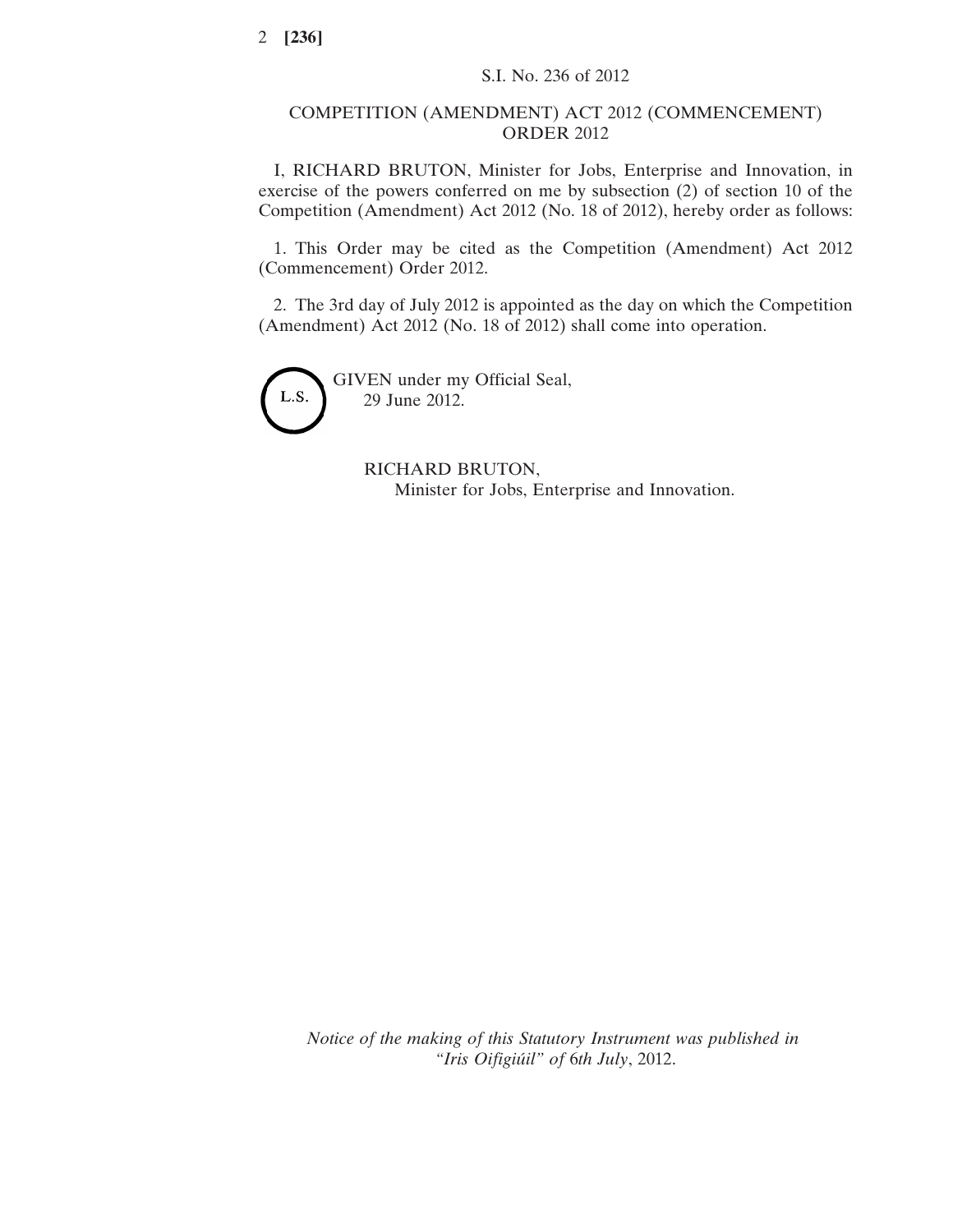**[236]** 3

## EXPLANATORY NOTE

*(This note is not part of the Instrument and does not purport to be a legal interpretation)*

This Order brings the Competition (Amendment) Act 2012 (No. 18 of 2012) into operation on 3rd July 2012. This Act strengthens the enforcement of competition law in the State.